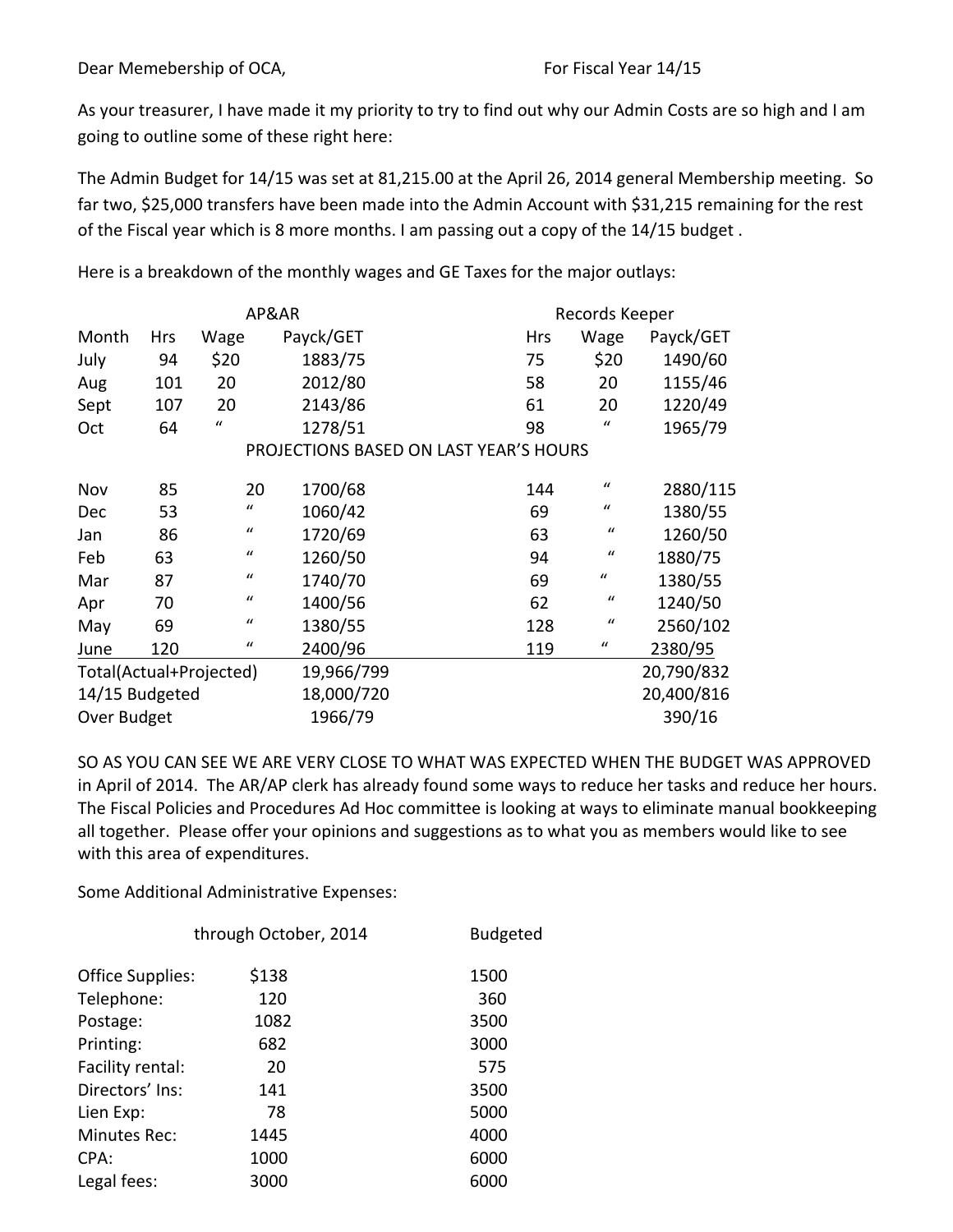| <b>Ballot Tab:</b>   | 220 | 500  |
|----------------------|-----|------|
| <b>Bank Charges:</b> | 75. | 120  |
| Prop. Taxes:         | 169 | 360  |
| <b>GE Taxes:</b>     | 558 | 1500 |

Another big cost outlay is for our CPA. We were over budget last year on this line item by 1125 and this year is too soon to tell what her costs to us will be, probably about the same.

And we have still to decide on our D&O Liability Insurance which is possibly a big over-budget issue.

I also want to point out the postage budget of \$3500. One event of sending out bills to our members is around \$1000 just in stamps, then another \$1000 for the Newsletter. This could be alleviated by sending notices and Newsletters out via email to those who can receive them that way.

Of the total admin budget, 48,400 is earmarked for admin sub-contractors and the CPA. This is 60% of the total admin budget. I want to be able to move forward to examine and scale down where we can in order to become more efficient and send the message that we as an association are frugally responsible. On the other hand, these sub-contractors are good at what they do; they have been with us a long time (25 and 15 years); we do not pay for their Soc Sec or med ins, etc and I believe that they are both willing to work with us to scale back their hours and re-define their job descriptions. This will be done when their contracts are up for renewal in the Spring. There have been NO NEW contracts agreed upon between them and the BOD for 4 years, only their hourly wage has increased from 16./hr to 20./hr in 2 increments over the last  $1 \frac{1}{2}$  years.

**Our Insurance for the Directors and Officers has just increased from \$6000 to \$13,000. The reason for the increase is because we have so many delinquent accounts and a serious non-compliance rate among our members. I implore you as members to consider the implications of this situation. When we have to direct money away from our road maintenance to Administration, then we all suffer on bad roads. We have recently made some huge strides in getting our road projects going and since we have had to renew this policy just this week, we now have less to work with to keep the momentum of current road successes. The other reason for the increase is that we have 3 churches in our Community and they apparently are a high risk category. I suggest we look at communicating this fiscal liability that they create for us. They may not even be aware of how much debt they cause us. We need to structure a fee schedule for the businesses and churches that are in our community not only for fair compensation for road maintenance, but also for their part of this required insurance.**

What I question is:

- 1. What would it look like if we had our own office with our own computer, internet service, etc. and with control over our own office supplies, etc.??
- 2. What if we had 1 paid employee who could be present for part-time hours to be able to take payments in person, answer questions on the phone and face to face??
- 3. What if we did more communications and bill statements online??
- 4. What if we put our sub-contractors on a salary??
- 5. What if we had a road / Office Manager on a wage or a salary who would work out of an office space. Possibly help do some of the secretary's job, as well, by answering phone messages and maintaining some of the regular monthly duties, etc ??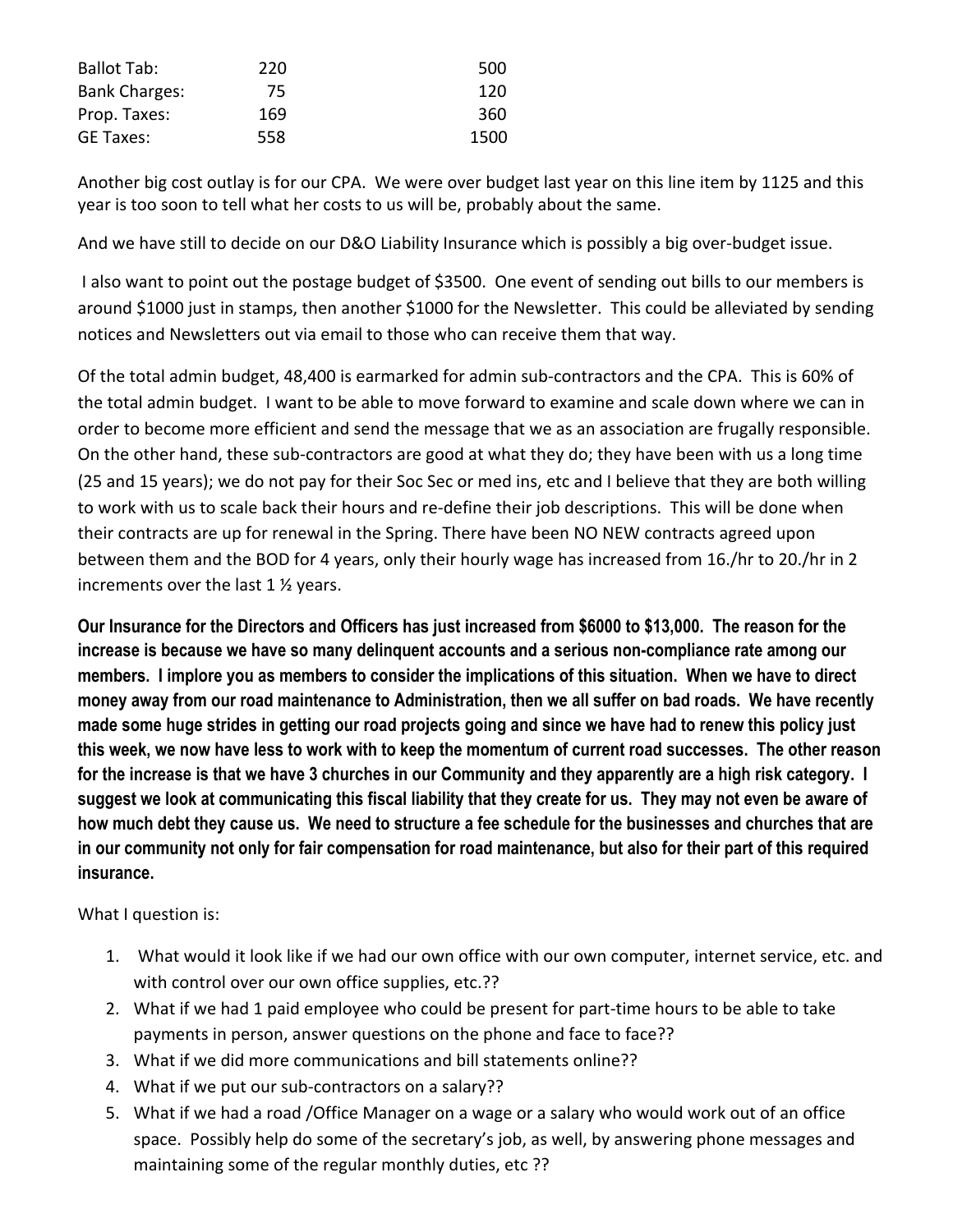| <b>Orchidland Community Association Inc</b>           | 4:38 PM              |
|-------------------------------------------------------|----------------------|
| <b>Balance Sheet</b>                                  | 11/14/2014           |
| As of October 31, 2014                                | <b>Accrual Basis</b> |
|                                                       | Oct 31, 14           |
| <b>ASSETS</b>                                         |                      |
| <b>Current Assets</b>                                 |                      |
| <b>Checking/Savings</b>                               |                      |
| 1 . OLCA banking (Bank account for OLCA)              |                      |
| 100 · General Checking-CU Hawaii                      | 1,536.69             |
| 101 · General Savings- CU Hawaii                      | 75.57                |
| 102 · Road Maintenance Checking-CU HI                 | 145,610.90           |
| 103 · Road Maintenance Savings-CU HI                  | 15,156.50            |
| 105 · Administrative Checking-HFS                     | 25,914.81            |
| 106 · Paving Checking-HFS                             | 56,840.12            |
| 107 · Paving Savings- HFS                             | 1,716.85             |
| 110 Community Lot Savings-HFS                         | 7,743.40             |
| 115 Capital Savings-HFS                               | 28,665.50            |
| 142 · Legal Savings-Central Pacific                   | 25,832.48            |
| 145 · Legal Fund CD-Central Pacific                   | 76,465.00            |
| 150 Chip Seal Account (Chip Seal Account for repairs) | 253,834.03           |
| Total 1 · OLCA banking (Bank account for OLCA)        | 639,391.85           |
| <b>Total Checking/Savings</b>                         | 639,391.85           |
| <b>Accounts Receivable</b>                            |                      |
| 11 · Accounts Receivable                              | 640,180.06           |
| <b>Total Accounts Receivable</b>                      | 640,180.06           |
| <b>Total Current Assets</b>                           | 1,279,571.91         |
| <b>TOTAL ASSETS</b>                                   | 1,279,571.91         |
| <b>LIABILITIES &amp; EQUITY</b>                       |                      |
| <b>Equity</b>                                         |                      |
| 17 Opening Bal Equity                                 | 134,134.92           |
| 18 · Retained Earnings                                | 963,110.34           |
| <b>Net Income</b>                                     | 182,326.65           |
| <b>Total Equity</b>                                   | 1,279,571.91         |
| <b>TOTAL LIABILITIES &amp; EQUITY</b>                 | 1,279,571.91         |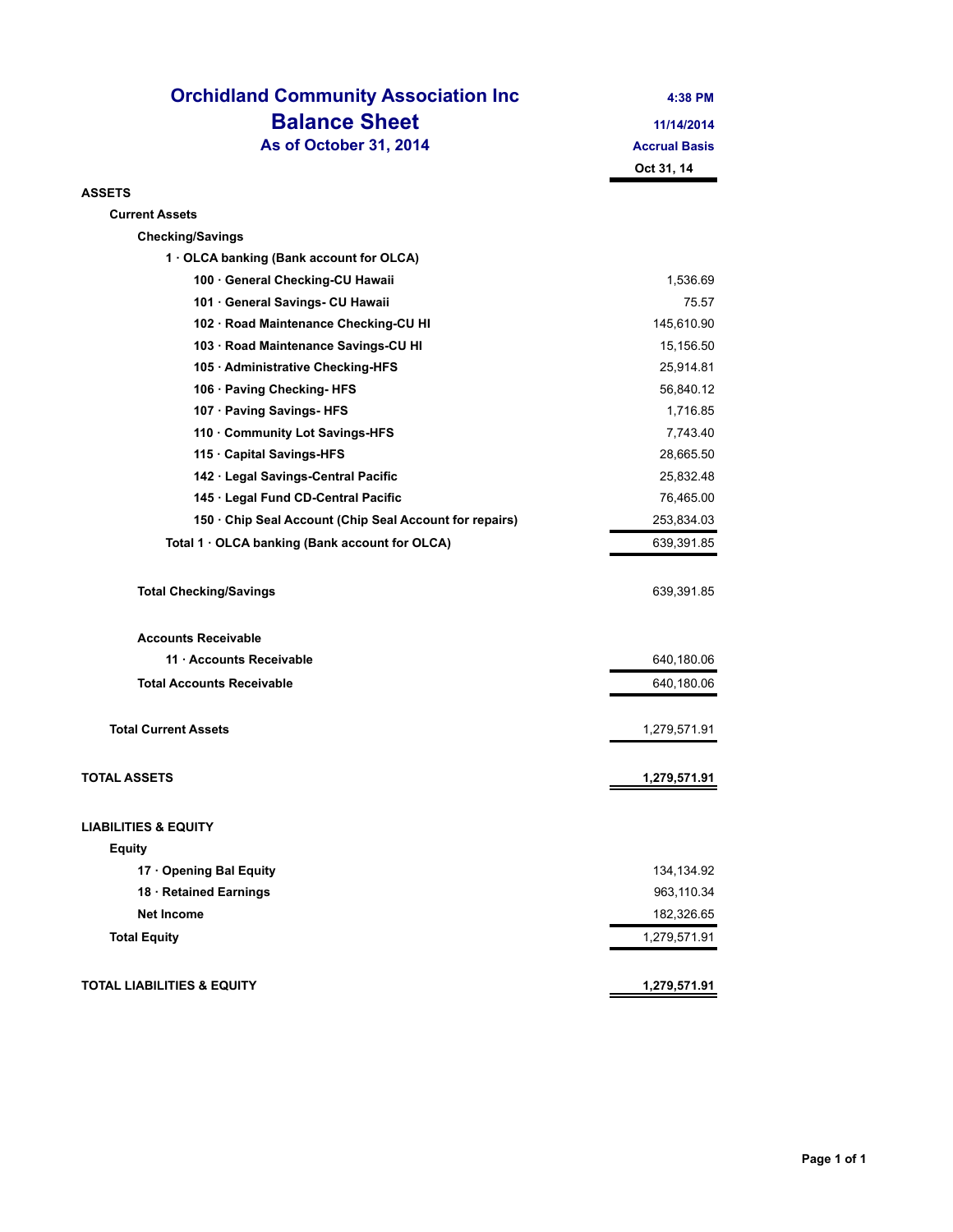| <b>Profit &amp; Loss</b>                                                                                        | 4:31 PM                   |
|-----------------------------------------------------------------------------------------------------------------|---------------------------|
|                                                                                                                 | 11/14/2014                |
| July through October 2014                                                                                       | <b>Cash Basis</b>         |
|                                                                                                                 | Jul - Oct 14              |
| Income                                                                                                          |                           |
| 19 · Unearned Income (Payment applied to new fiscal year billing that was pre paid by lot owner.)               | $-974.09$                 |
| 2 · Legal fund (Legal income account)                                                                           |                           |
| 205 · BOD Legal Fee (Money collected for legal Defense from Orchidland Lot Owners.)                             | 1,029.66                  |
| 210 · Legal Defense Fund Dividend (Bank Interest)                                                               | 26.79                     |
| Total 2 · Legal fund (Legal income account)                                                                     | 1,056.45                  |
|                                                                                                                 |                           |
| 3 · MRMA (Mandatory Road Maintenance)                                                                           | 26.21                     |
| 300 · RM Checking dividend<br>302 · Road Savings Dividend                                                       | 5.73                      |
|                                                                                                                 |                           |
| 303 · RM Late Fee (Late fee)                                                                                    | 534.92                    |
| 305 · Late Payment Interest                                                                                     | 192.87                    |
| 310 · Road Maintenance donation                                                                                 | 910.00                    |
| 319 · Recharge of Road Maint. NFS (Recharge for fee returned from bank because of NSF)                          | 300.00                    |
| 329 · MRMA 01/02                                                                                                | 9.97                      |
| 330 · MRMA 02/03                                                                                                | 110.00                    |
| 331 · MRMA 03/04                                                                                                | 175.20                    |
| 332 · MRMA 04/05                                                                                                | 211.97                    |
| 333 · MRMA 05/06                                                                                                | 255.64                    |
| 334 · MRMA 06/07                                                                                                | 165.00                    |
| 335 · MRMA 07/08                                                                                                | 528.69                    |
| 336 · MRMA 08/09                                                                                                | 843.29                    |
| 337 · MRMA 09/10 (Mandatory road maintenance fee 2009/2010)                                                     | 1,450.25                  |
| 338 · MRMA 2010/2011 (Mandatory road maintenance fee 2010/2011)                                                 | 1,757.57                  |
| 339 · MRMA 2011/2012 (Mandatory Road Maintenance Assessment fee 2011/2012)                                      | 2,235.90                  |
| 340 · MRMA 2012/2013 (Mandatory Road Maintenance Fee 2012/2013)                                                 | 3,102.47                  |
| 341 · MRMA 2013/2014 (Mandatory Road Maintenance Fee 2013/2014)                                                 | 3,696.64                  |
| 342 · MRMA 2014/2015 (Mandatory Road Maintenance fee)                                                           | 121,653.56                |
| Total 3 · MRMA (Mandatory Road Maintenance)                                                                     | 138,165.88                |
|                                                                                                                 |                           |
| 3.51 · Chip Seal Repair Income (portion from Road Maintenance for Chip Seal repairs.)                           |                           |
| 3.5-D · Chip Seal Dividend (Dividend)                                                                           | 41.44                     |
| 3.5 · Chip Seal Repair Income 2012/13 (\$65.00 of the \$150.00 road fee fiscal 2012/2013 for chip seal repair.) | 2,372.11                  |
| 3.53 · Chip Seal Repair Income13/2014 (\$65 of \$150.00 from road maintenance goes to Chip Seal repair.)        | 2,826.03                  |
| Total 3.51 · Chip Seal Repair Income (portion from Road Maintenance for Chip Seal repairs.)                     | 5,239.58                  |
|                                                                                                                 |                           |
| 4 · Administrative (Administrative income)                                                                      | 50.000.00                 |
| 400 · Administration Fee from RM (Budget from RM to Administration)                                             |                           |
| 410 · Transfer Fee<br>Total 4 · Administrative (Administrative income)                                          | 4,184.78<br>54,184.78     |
|                                                                                                                 |                           |
| 5 · Paving (Paving income account)                                                                              |                           |
| 5-52 · Paving Saving Dividend                                                                                   | 0.08                      |
| 5-53 · Paving donation                                                                                          | 385.00                    |
| 5-55 · Paved maintenance 10% Income (10% from paving income for paved road maintenance. Starting 7/1/2011.)     | 593.78                    |
| $501 \cdot 2001$ - 2nd increment                                                                                | 50.00                     |
| $502 \cdot 2002$ - 3rd increment                                                                                | 100.00                    |
| $503 \cdot 2003$ - 4th increment                                                                                | 150.00                    |
| $504 \cdot 2004$ - 5th increment                                                                                | 224.50                    |
| $505 \cdot 2005$ - 6th increment                                                                                | 200.00                    |
| $506 \cdot 2006$ - 7th increment                                                                                | 480.75                    |
|                                                                                                                 |                           |
| 507 · 2007 - 8th increment (8th paving due for fiscal 2007/2008)                                                | 1,038.54                  |
| 508 · 2008 - 9th increment (9th paving due for fiscal 2008/2009 period)                                         | 1,509.51                  |
| 509 · 2010/2011 Paving Fiscal Year (2010/2011 Paving dues voted upon Orchidland Cummunity Association owners.)  | 1,799.52                  |
| 5 · Paving (Paving income account) - Other                                                                      | $-593.78$                 |
| Total 5 · Paving (Paving income account)                                                                        | 5,937.90                  |
|                                                                                                                 |                           |
| 8. Capital (Capital income)                                                                                     |                           |
|                                                                                                                 | 11.77                     |
| 81 Capital Fund dividends                                                                                       | 4,687.95                  |
| 83 · 3.25% from MRMA Income                                                                                     |                           |
| Total 8. · Capital (Capital income)                                                                             |                           |
| 9. Lot (Lot income)                                                                                             |                           |
| 91 · Lot Fund dividends                                                                                         |                           |
|                                                                                                                 |                           |
| 92 Lot Fund Mandatory Fee                                                                                       | 4,699.72<br>3.56<br>10.00 |
| 93 · Lot/Community Development                                                                                  | 15.00                     |
| Total 9. · Lot (Lot income)                                                                                     | 28.56                     |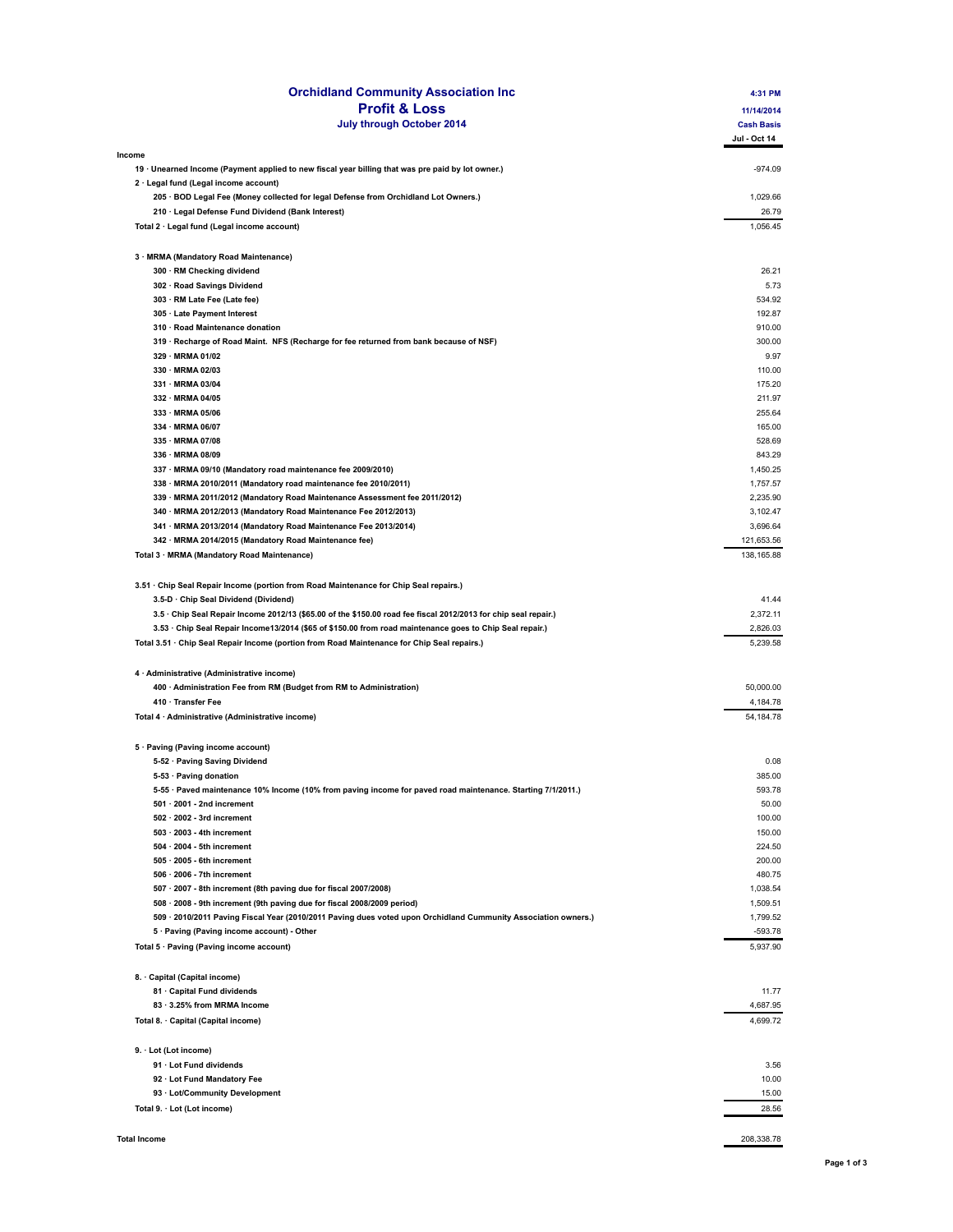|                                                                                                                                                                            | Jul - Oct 14         |
|----------------------------------------------------------------------------------------------------------------------------------------------------------------------------|----------------------|
| <b>Gross Profit</b>                                                                                                                                                        | 208,338.78           |
| <b>Expense</b>                                                                                                                                                             |                      |
| 50 · MRMA road expenses (road expenses)                                                                                                                                    |                      |
| 50-40 · Parts & Small tools                                                                                                                                                | 373.69               |
| 50-50 · RM Administration fee                                                                                                                                              | 50,000.00            |
| 50-60 Fuel & Oil                                                                                                                                                           | 141.15               |
| 50-70 · Equipment                                                                                                                                                          |                      |
| 50-72 · Eq Maintenance                                                                                                                                                     | 644.74               |
| 50-73 Eq Repair<br>Total 50-70 · Equipment                                                                                                                                 | 46.74<br>691.48      |
|                                                                                                                                                                            |                      |
| 50-80 · MRMA 3.25% Road fund to Capital (Road fund income 3.25% to Capital fund)<br>51 · Arterial Road Expenses                                                            | 4,687.95             |
| 51-20 · (3) Arterial Road Materials (Arterial Road Materials)                                                                                                              |                      |
| 51-30-3 · 40th-Puanani Street to Napua (40th-Puanani Street to Napua Main road expense)                                                                                    | 70.84                |
| 53-10-3 · Orchidland-34th to 35th (Orchidland-34th to 35th Main road expense)                                                                                              | 982.72               |
| 53-80-3 · Orchidland 41st to 42nd (Orchidland 41st to 42nd Main road expense)                                                                                              | 542.95               |
| 54-63-3 · Auli'i-40th to 41st Street                                                                                                                                       | 844.50               |
| 51-20 · (3) Arterial Road Materials (Arterial Road Materials) - Other                                                                                                      | 417.78               |
| Total 51-20 · (3) Arterial Road Materials (Arterial Road Materials)                                                                                                        | 2,858.79             |
| Total 51 · Arterial Road Expenses                                                                                                                                          | 2,858.79             |
|                                                                                                                                                                            |                      |
| 55 · Side Road Expenses<br>55-10 (1) SR Machinery with Operator (Side Road Machinery with Operator)                                                                        |                      |
| 58-40-1 · 38th-Orchidland to Auli'i                                                                                                                                        | 30.38                |
| Total 55-10 · (1) SR Machinery with Operator (Side Road Machinery with Operator)                                                                                           | 30.38                |
|                                                                                                                                                                            |                      |
| 55-20-3 · Side Road Materials                                                                                                                                              |                      |
| 56-35-3 · 34th-Orchidland to Auli'i (34th-Orchidland to Auli'i side road expense)                                                                                          | 458.87               |
| 56-60-3 · 35th-Pohaku to Pohaku Place (35th-Pohaku to Pohaku Place side road expense)<br>58-40-3 · 38th-Orchidland to Auli'i (38th-Orchidland to Auli'i side road expense) | 416.66<br>77.76      |
| 59-10-3 · 41st Street (41st Street side road expense)                                                                                                                      | 773.80               |
| Total 55-20-3 · Side Road Materials                                                                                                                                        | 1,727.09             |
| Total 55 · Side Road Expenses                                                                                                                                              | 1,757.47             |
| Total 50 · MRMA road expenses (road expenses)                                                                                                                              | 60,510.53            |
| 60 · Administrative Expenses (Administration expenses)                                                                                                                     |                      |
| 60-00 Office Expenses (office expenses for administration)                                                                                                                 |                      |
| 60-01 · Telephone (phone)                                                                                                                                                  | 119.52               |
| 60-02 Office Supplies (Supplies)                                                                                                                                           | 138.42               |
| 60-03 · Bank Service Charges (Bank Service Charges)                                                                                                                        | 32.00                |
| 60-04 · Returned check face value                                                                                                                                          | 85.00                |
| 60-05 · Postage (Stamps and Postage)                                                                                                                                       | 1,099.20             |
| 60-06 · Printing (Printing and Copies)                                                                                                                                     | 714.40               |
| 60-07 · Canadian bank fee (A fee that the bank charges for checks under \$100.00)<br>Total 60-00 · Office Expenses (office expenses for administration)                    | 10.37<br>2,198.91    |
|                                                                                                                                                                            |                      |
| 60-1 · Property tax (Lot property tax)                                                                                                                                     | 168.59               |
| 60-10 · Facility Rental                                                                                                                                                    | 20.00                |
| 60-20 · Insurance (Insurance)                                                                                                                                              |                      |
| 60-22 · Directors/Officers Liablility<br>Total 60-20 · Insurance (Insurance)                                                                                               | 6,392.12<br>6,392.12 |
|                                                                                                                                                                            |                      |
| 60-30 Lien Expenses<br>60-32 · Lien Release                                                                                                                                |                      |
|                                                                                                                                                                            | 78.00<br>78.00       |
| Total 60-30 · Lien Expenses                                                                                                                                                |                      |
| 60-35 GET taxes (Contract taxes)                                                                                                                                           | 589.85               |
| 60-40 · Accounts Payable & Receivable                                                                                                                                      | 7,316.80             |
| 60-45 · Minutes Recorder                                                                                                                                                   | 1,444.67             |
| 60-50 · Financial Records Keeper                                                                                                                                           | 5,830.00             |
| 60-60 · Professional Fees (Professional Fees)                                                                                                                              |                      |
| 60-61 · Accounting (Accounting Fees)                                                                                                                                       | 1,000.00             |
| 60-64 · Consulting (Consulting Expense)                                                                                                                                    | 3,000.00             |
| 60-65 · Ballot Tabulation (Paid Ballot Tabulation for voting)                                                                                                              | 220.00               |
| Total 60-60 · Professional Fees (Professional Fees)                                                                                                                        | 4,220.00             |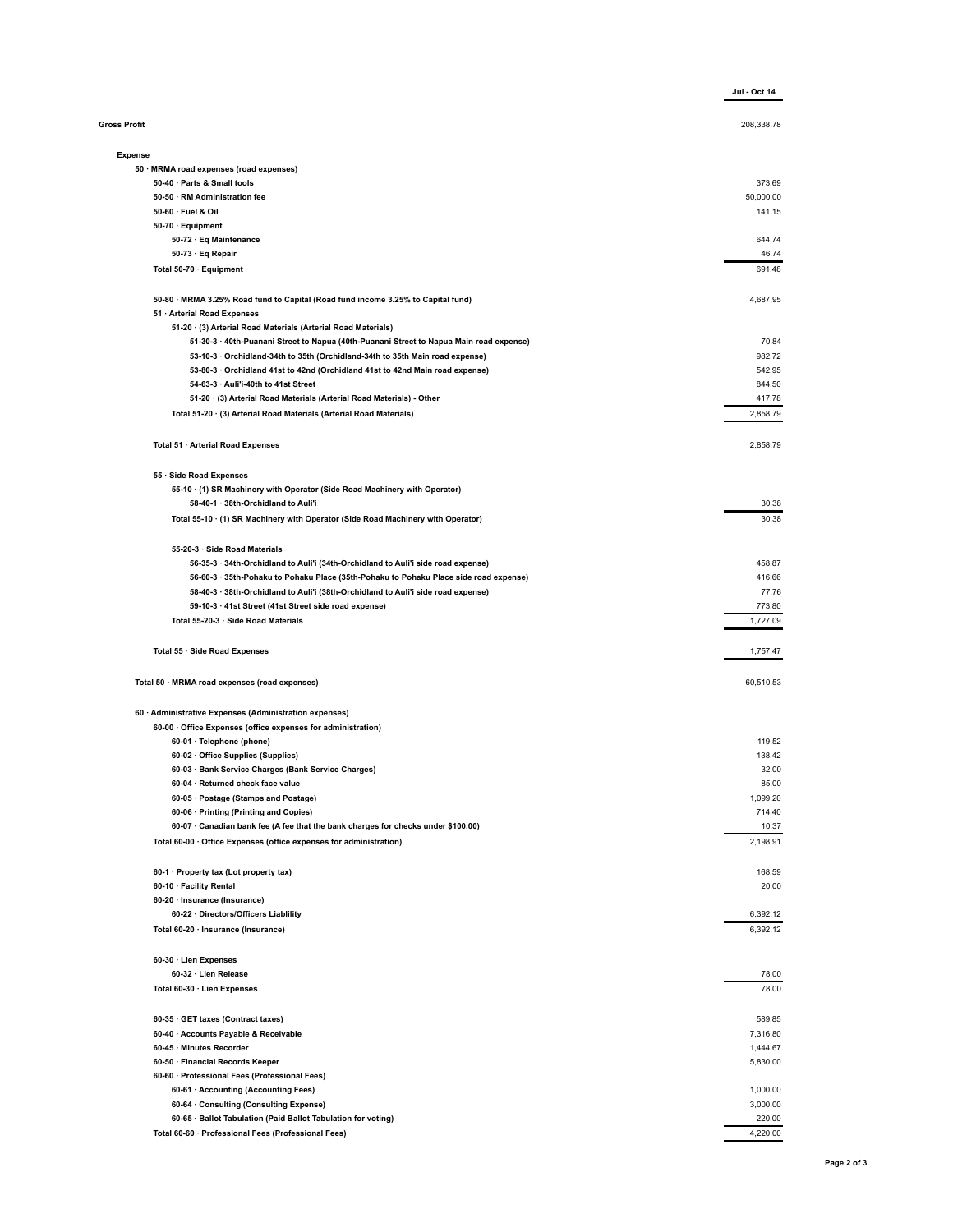|                                                              | <b>Jul - Oct 14</b> |
|--------------------------------------------------------------|---------------------|
| Total 60 · Administrative Expenses (Administration expenses) | 28,258.94           |
| 70 · Paving expense (Paving expenses)                        |                     |
| 70-30 Paving cold Patch for Supply                           | 744.36              |
| Total 70 · Paving expense (Paving expenses)                  | 744.36              |
| <b>Total Expense</b>                                         | 89,513.83           |
| Net Income                                                   | 118,824.95          |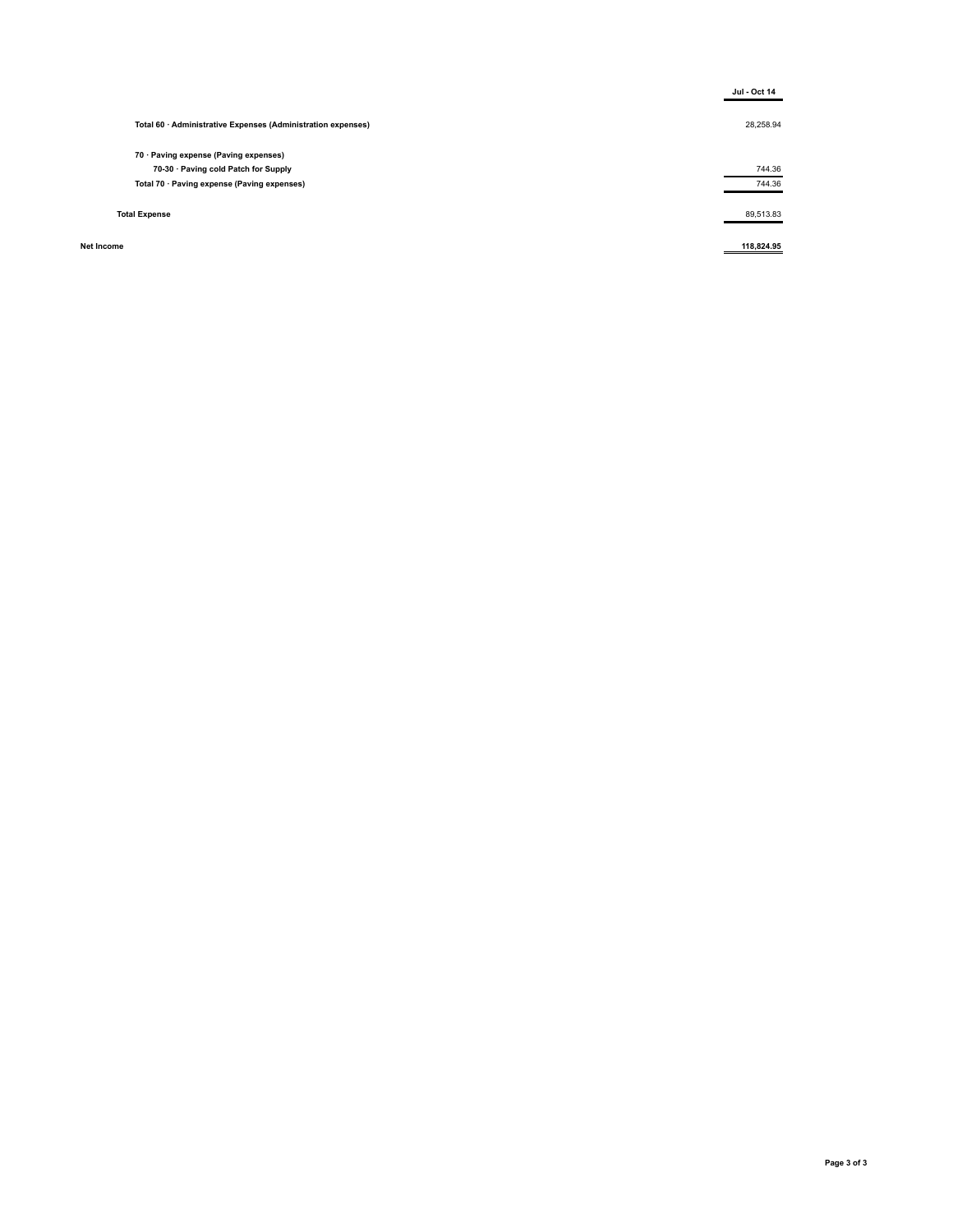## **Orchidland Community Association Inc 4:45 PM Profit & Loss Budget vs. Actual <b>11/14/2014 July through October 2014 Cash Basis**

|                                                                                                                 | Jul - Oct 14 | <b>Budget</b> | \$ Over Budget | % of Budget |
|-----------------------------------------------------------------------------------------------------------------|--------------|---------------|----------------|-------------|
| Income                                                                                                          |              |               |                |             |
| 19 · Unearned Income (Payment applied to new fiscal year billing that was pre paid by lot owner.)               | $-974.09$    |               |                |             |
| $2 \cdot$ Legal fund (Legal income account)                                                                     |              |               |                |             |
| 205 · BOD Legal Fee (Money collected for legal Defense from Orchidland Lot Owners.)                             | 1,029.66     |               |                |             |
| 210 · Legal Defense Fund Dividend (Bank Interest)                                                               | 26.79        |               |                |             |
| Total 2 · Legal fund (Legal income account)                                                                     | 1.056.45     |               |                |             |
| 3 · MRMA (Mandatory Road Maintenance)                                                                           |              |               |                |             |
| 300 · RM Checking dividend                                                                                      | 26.21        |               |                |             |
| 302 · Road Savings Dividend                                                                                     | 5.73         | 33.20         | $-27.47$       | 17.26%      |
| 303 · RM Late Fee (Late fee)                                                                                    | 534.92       |               |                |             |
| 305 · Late Payment Interest                                                                                     | 192.87       | 25.00         | 167.87         | 771.48%     |
| 310 · Road Maintenance donation                                                                                 | 910.00       | 33.44         | 876.56         | 2.721.29%   |
| 319 · Recharge of Road Maint. NFS (Recharge for fee returned from bank because of NSF)                          | 300.00       |               |                |             |
| 329 · MRMA 01/02                                                                                                | 9.97         |               |                |             |
| 330 · MRMA 02/03                                                                                                | 110.00       |               |                |             |
| 331 · MRMA 03/04                                                                                                | 175.20       |               |                |             |
| 332 · MRMA 04/05                                                                                                | 211.97       |               |                |             |
| 333 · MRMA 05/06                                                                                                | 255.64       |               |                |             |
| 334 · MRMA 06/07                                                                                                | 165.00       |               |                |             |
| 335 · MRMA 07/08                                                                                                | 528.69       |               |                |             |
| 336 · MRMA 08/09                                                                                                | 843.29       |               |                |             |
| 337 · MRMA 09/10 (Mandatory road maintenance fee 2009/2010)                                                     | 1,450.25     |               |                |             |
| 338 · MRMA 2010/2011 (Mandatory road maintenance fee 2010/2011)                                                 | 1,757.57     |               |                |             |
| 339 · MRMA 2011/2012 (Mandatory Road Maintenance Assessment fee 2011/2012)                                      | 2,235.90     |               |                |             |
| 340 · MRMA 2012/2013 (Mandatory Road Maintenance Fee 2012/2013)                                                 | 3,102.47     |               |                |             |
| 341 · MRMA 2013/2014 (Mandatory Road Maintenance Fee 2013/2014)                                                 | 3,696.64     | 6,666.72      | $-2,970.08$    | 55.45%      |
| 342 · MRMA 2014/2015 (Mandatory Road Maintenance fee)                                                           | 121,653.56   | 47,600.00     | 74,053.56      | 255.58%     |
| Total 3 · MRMA (Mandatory Road Maintenance)                                                                     | 138,165.88   | 54,358.36     | 83,807.52      | 254.18%     |
| 3.51 · Chip Seal Repair Income (portion from Road Maintenance for Chip Seal repairs.)                           |              |               |                |             |
| 3.5-D · Chip Seal Dividend (Dividend)                                                                           | 41.44        |               |                |             |
| 3.5 · Chip Seal Repair Income 2012/13 (\$65.00 of the \$150.00 road fee fiscal 2012/2013 for chip seal repair.) | 2,372.11     |               |                |             |
| 3.53 · Chip Seal Repair Income13/2014 (\$65 of \$150.00 from road maintenance goes to Chip Seal repair.)        | 2,826.03     |               |                |             |
| Total 3.51 · Chip Seal Repair Income (portion from Road Maintenance for Chip Seal repairs.)                     | 5,239.58     |               |                |             |
| 4 · Administrative (Administrative income)                                                                      |              |               |                |             |
| 400 · Administration Fee from RM (Budget from RM to Administration)                                             | 50,000.00    | 25,655.00     | 24,345.00      | 194.89%     |
| 405 · Bounced Check Fee                                                                                         | 0.00         | 16.64         | $-16.64$       | 0.0%        |
| 410 · Transfer Fee                                                                                              | 4,184.78     | 1,333.36      | 2,851.42       | 313.85%     |
| 435 · Misc. Income                                                                                              | 0.00         | 66.72         | $-66.72$       | 0.0%        |
| Total 4 · Administrative (Administrative income)                                                                | 54,184.78    | 27,071.72     | 27,113.06      | 200.15%     |

**· Paving (Paving income account)**

 **Page 1 of 4**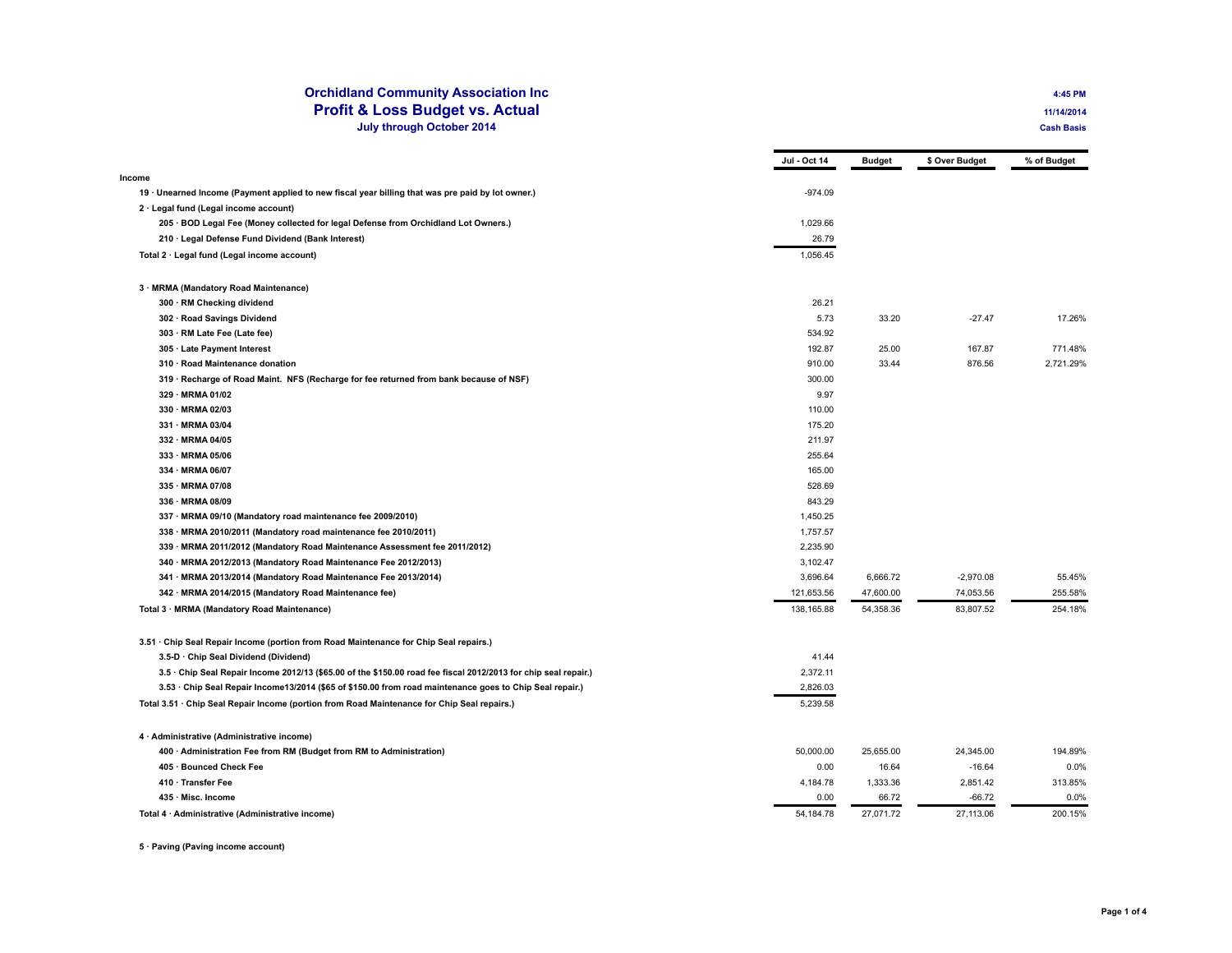|                                                                                                                | Jul - Oct 14 | <b>Budget</b> | \$ Over Budget | % of Budget |
|----------------------------------------------------------------------------------------------------------------|--------------|---------------|----------------|-------------|
| 5-52 · Paving Saving Dividend                                                                                  | 0.08         |               |                |             |
| 5-53 · Paving donation                                                                                         | 385.00       |               |                |             |
| 5-55 · Paved maintenance 10% Income (10% from paving income for paved road maintenance. Starting 7/1/2011.)    | 593.78       |               |                |             |
| $501 \cdot 2001$ - 2nd increment                                                                               | 50.00        |               |                |             |
| $502 \cdot 2002$ - 3rd increment                                                                               | 100.00       |               |                |             |
| 503 · 2003 - 4th increment                                                                                     | 150.00       |               |                |             |
| 504 · 2004 - 5th increment                                                                                     | 224.50       |               |                |             |
| $505 \cdot 2005$ - 6th increment                                                                               | 200.00       |               |                |             |
| $506 \cdot 2006$ - 7th increment                                                                               | 480.75       |               |                |             |
| 507 · 2007 - 8th increment (8th paving due for fiscal 2007/2008)                                               | 1,038.54     |               |                |             |
| 508 · 2008 - 9th increment (9th paving due for fiscal 2008/2009 period)                                        | 1,509.51     |               |                |             |
| 509 · 2010/2011 Paving Fiscal Year (2010/2011 Paving dues voted upon Orchidland Cummunity Association owners.) | 1,799.52     |               |                |             |
| 5 · Paving (Paving income account) - Other                                                                     | $-593.78$    |               |                |             |
| Total 5 · Paving (Paving income account)                                                                       | 5,937.90     |               |                |             |
|                                                                                                                |              |               |                |             |
| 8. Capital (Capital income)                                                                                    |              |               |                |             |
| 81 · Capital Fund dividends                                                                                    | 11.77        |               |                |             |
| 83 · 3.25% from MRMA Income                                                                                    | 4,687.95     |               |                |             |
| Total 8. · Capital (Capital income)                                                                            | 4,699.72     |               |                |             |
| 9. · Lot (Lot income)                                                                                          |              |               |                |             |
| 91 · Lot Fund dividends                                                                                        | 3.56         |               |                |             |
| 92 · Lot Fund Mandatory Fee                                                                                    | 10.00        |               |                |             |
| 93 · Lot/Community Development                                                                                 | 15.00        |               |                |             |
| Total 9. · Lot (Lot income)                                                                                    | 28.56        |               |                |             |
|                                                                                                                |              |               |                |             |
| <b>Total Income</b>                                                                                            | 208,338.78   | 81,430.08     | 126,908.70     | 255.85%     |
| <b>Gross Profit</b>                                                                                            | 208,338.78   | 81,430.08     | 126,908.70     | 255.85%     |
| <b>Expense</b>                                                                                                 |              |               |                |             |
| 50 · MRMA road expenses (road expenses)                                                                        |              |               |                |             |
| 50-10 · MRMA road reimbursements                                                                               | 0.00         | 666.72        | $-666.72$      | 0.0%        |
| 50-35 · Trash Removal                                                                                          | 0.00         | 166.72        | $-166.72$      | 0.0%        |
| 50-40 · Parts & Small tools                                                                                    | 373.69       |               |                |             |
| 50-45 · Contingency RM                                                                                         | 0.00         | 1,000.00      | $-1,000.00$    | 0.0%        |
| 50-50 · RM Administration fee                                                                                  | 50,000.00    | 25,655.00     | 24,345.00      | 194.89%     |
| 50-60 · Fuel & Oil                                                                                             | 141.15       |               |                |             |
| 50-70 · Equipment                                                                                              |              |               |                |             |
| 50-72 · Eq Maintenance                                                                                         | 644.74       |               |                |             |
| 50-73 · Eq Repair                                                                                              | 46.74        |               |                |             |
| Total 50-70 · Equipment                                                                                        | 691.48       |               |                |             |
|                                                                                                                |              |               |                |             |
| 50-80 · MRMA 3.25% Road fund to Capital (Road fund income 3.25% to Capital fund)                               | 4,687.95     | 1,547.00      | 3,140.95       | 303.04%     |
| 50-90 · RMC Insurance                                                                                          | 0.00         | 2,066.72      | $-2,066.72$    | 0.0%        |
| 51 · Arterial Road Expenses                                                                                    |              |               |                |             |

**51-20 · (3) Arterial Road Materials (Arterial Road Materials)**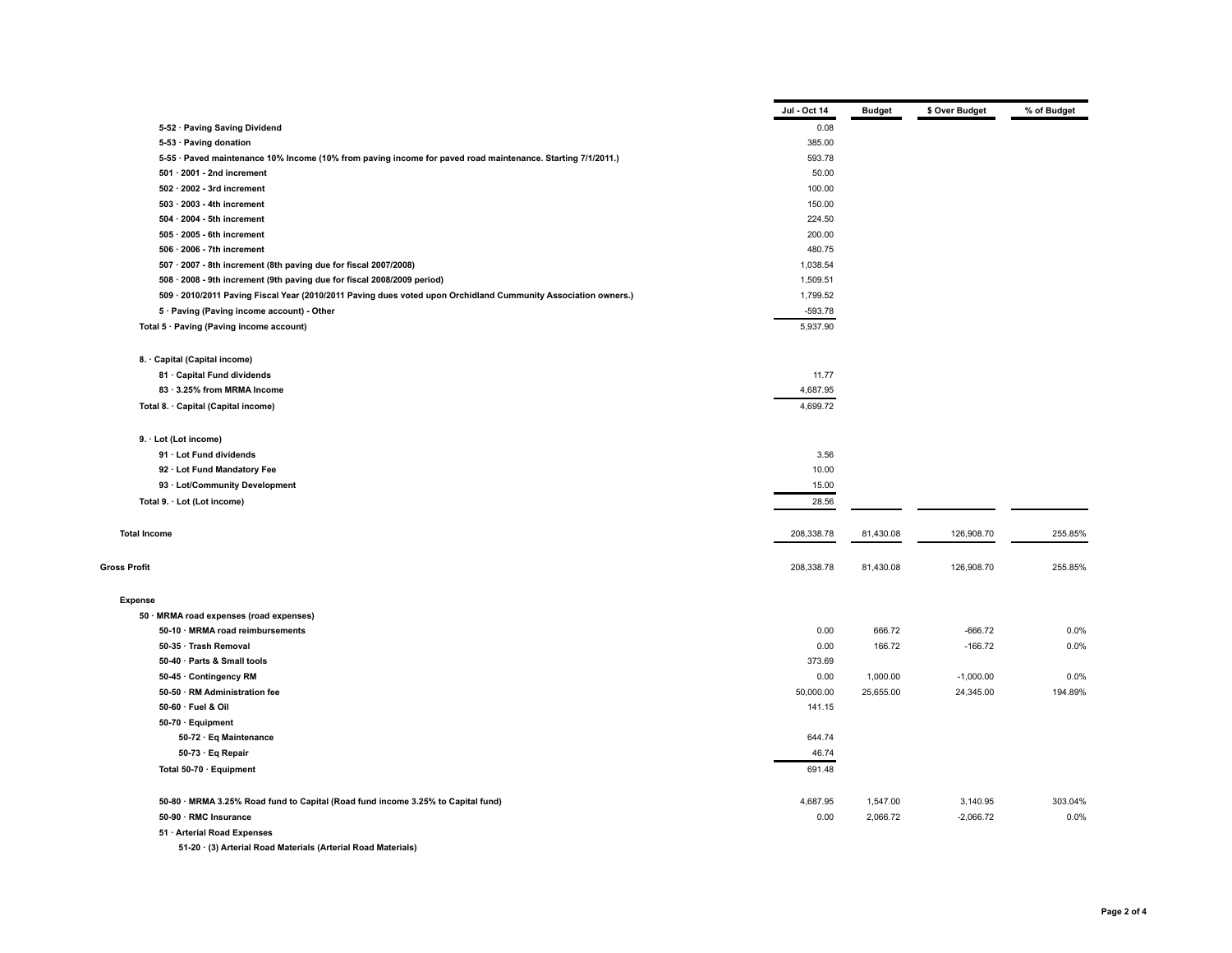|                                                                                         | Jul - Oct 14     | <b>Budget</b>      | \$ Over Budget        | % of Budget |
|-----------------------------------------------------------------------------------------|------------------|--------------------|-----------------------|-------------|
| 51-30-3 · 40th-Puanani Street to Napua (40th-Puanani Street to Napua Main road expense) | 70.84            |                    |                       |             |
| 53-10-3 · Orchidland-34th to 35th (Orchidland-34th to 35th Main road expense)           | 982.72           |                    |                       |             |
| 53-80-3 · Orchidland 41st to 42nd (Orchidland 41st to 42nd Main road expense)           | 542.95           |                    |                       |             |
| 54-63-3 · Auli'i-40th to 41st Street                                                    | 844.50           |                    |                       |             |
| 51-20 · (3) Arterial Road Materials (Arterial Road Materials) - Other                   | 417.78           |                    |                       |             |
| Total 51-20 · (3) Arterial Road Materials (Arterial Road Materials)                     | 2,858.79         |                    |                       |             |
|                                                                                         |                  |                    |                       |             |
| Total 51 · Arterial Road Expenses                                                       | 2,858.79         |                    |                       |             |
| 55 · Side Road Expenses                                                                 |                  |                    |                       |             |
| 55-10 · (1) SR Machinery with Operator (Side Road Machinery with Operator)              |                  |                    |                       |             |
| 58-40-1 · 38th-Orchidland to Auli'i                                                     | 30.38            |                    |                       |             |
| Total 55-10 · (1) SR Machinery with Operator (Side Road Machinery with Operator)        | 30.38            |                    |                       |             |
| 55-20-3 · Side Road Materials                                                           |                  |                    |                       |             |
| 56-35-3 · 34th-Orchidland to Auli'i (34th-Orchidland to Auli'i side road expense)       | 458.87           |                    |                       |             |
| 56-60-3 · 35th-Pohaku to Pohaku Place (35th-Pohaku to Pohaku Place side road expense)   | 416.66           |                    |                       |             |
| 58-40-3 · 38th-Orchidland to Auli'i (38th-Orchidland to Auli'i side road expense)       | 77.76            |                    |                       |             |
| 59-10-3 · 41st Street (41st Street side road expense)                                   | 773.80           |                    |                       |             |
| 55-20-3 · Side Road Materials - Other                                                   | 0.00             | 23,257.00          | $-23,257.00$          | 0.0%        |
| Total 55-20-3 · Side Road Materials                                                     | 1,727.09         | 23,257.00          | $-21,529.91$          | 7.43%       |
| Total 55 · Side Road Expenses                                                           | 1,757.47         | 23,257.00          | $-21,499.53$          | 7.56%       |
| Total 50 · MRMA road expenses (road expenses)                                           | 60,510.53        | 54,359.16          | 6,151.37              | 111.32%     |
| 60 · Administrative Expenses (Administration expenses)                                  |                  |                    |                       |             |
| 60-00 · Office Expenses (office expenses for administration)                            |                  |                    |                       |             |
| 60-01 · Telephone (phone)                                                               | 119.52           | 120.00             | $-0.48$               | 99.6%       |
| 60-02 · Office Supplies (Supplies)                                                      | 138.42           | 500.00             | $-361.58$             | 27.68%      |
| 60-03 · Bank Service Charges (Bank Service Charges)                                     | 32.00            | 40.00              | $-8.00$               | 80.0%       |
| 60-04 · Returned check face value                                                       | 85.00            |                    |                       |             |
| 60-05 · Postage (Stamps and Postage)                                                    | 1,099.20         | 1,166.72           | $-67.52$              | 94.21%      |
| 60-06 · Printing (Printing and Copies)                                                  | 714.40           | 1,000.00           | $-285.60$             | 71.44%      |
| 60-07 · Canadian bank fee (A fee that the bank charges for checks under \$100.00)       | 10.37            |                    |                       |             |
| Total 60-00 · Office Expenses (office expenses for administration)                      | 2,198.91         | 2,826.72           | $-627.81$             | 77.79%      |
| 60-1 · Property tax (Lot property tax)                                                  | 168.59           | 120.00             | 48.59                 | 140.49%     |
| 60-10 · Facility Rental                                                                 | 20.00            | 191.72             | $-171.72$             | 10.43%      |
|                                                                                         | 0.00             | 136.00             | $-136.00$             | 0.0%        |
| 60-15 · Refund to Lot Owners                                                            |                  |                    |                       |             |
|                                                                                         |                  |                    |                       |             |
| 60-20 · Insurance (Insurance)                                                           |                  |                    |                       | 0.0%        |
| 60-21 · Bond Insurance<br>60-22 · Directors/Officers Liablility                         | 0.00<br>6,392.12 | 333.36<br>1,166.72 | $-333.36$<br>5,225.40 | 547.87%     |

**60-30 · Lien Expenses**

**60-32 · Lien Release** 78.00